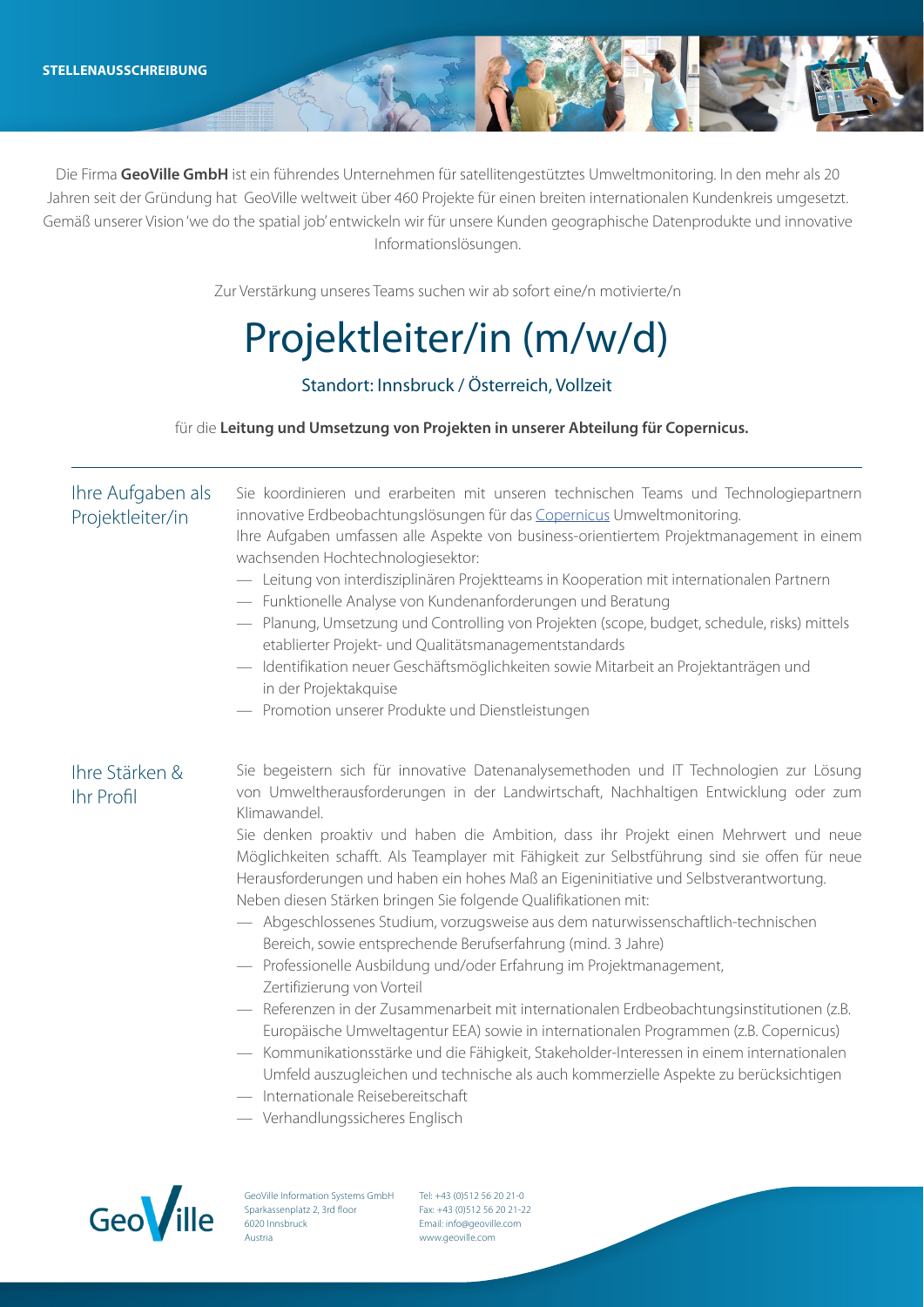#### Wir bieten eine Vollzeitbeschäftigung in einem führenden europäischen Unternehmen für satellitengestütztes Umweltmonitoring.

Innsbruck ist ein Standort mit hoher Lebensqualität und herausragenden Erholungs- und Freizeitmöglichkeiten. Flexibilität ist uns ein Anliegen: unsere MitarbeiterInnen schätzen die Vorzüge unserer gleitenden Arbeitszeiten (mit Kernzeiten) sowie die Möglichkeit zur Telearbeit.

Bei Erfüllung der Anforderungen bieten wir jedenfalls eine marktkonforme und substanziell über dem Kollektivvertrag liegende Entlohnung von mindestens 47.800 Euro pro Jahr. Ein entsprechend Ihren Qualifikationen und Ihrer Berufserfahrung angemessenes höheres Gehalt ist möglich. Überdies erwartet Sie ein attraktives Incentive-Programm für ein angenehmes und produktives Arbeitsumfeld.



Nutzen Sie diese Chance und entwickeln Sie ihre Karriere als Teil unseres hochmotivierten internationalen und interdisziplinären Teams!

## Sind **Sie** interessiert?

*Alles ist relativ.* **Das wusste nicht nur Einstein. Sie wollen uns unbedingt kennenlernen und überzeugen, auch wenn Sie nicht alle Anforderungen erfüllen? Auf jeden Fall bewerben!**

#### **Wir sind auf Sie gespannt.**

Weitere Informationen zu unserem Unternehmen finden Sie unter: **www.geoville.com** Bei Interesse senden Sie bitte Ihre Bewerbung samt Motivationsschreiben und Lebenslauf an **Christina Hirzinger, careers@geoville.com**



GeoVille Information Systems GmbH Sparkassenplatz 2, 3rd floor 6020 Innsbruck Austria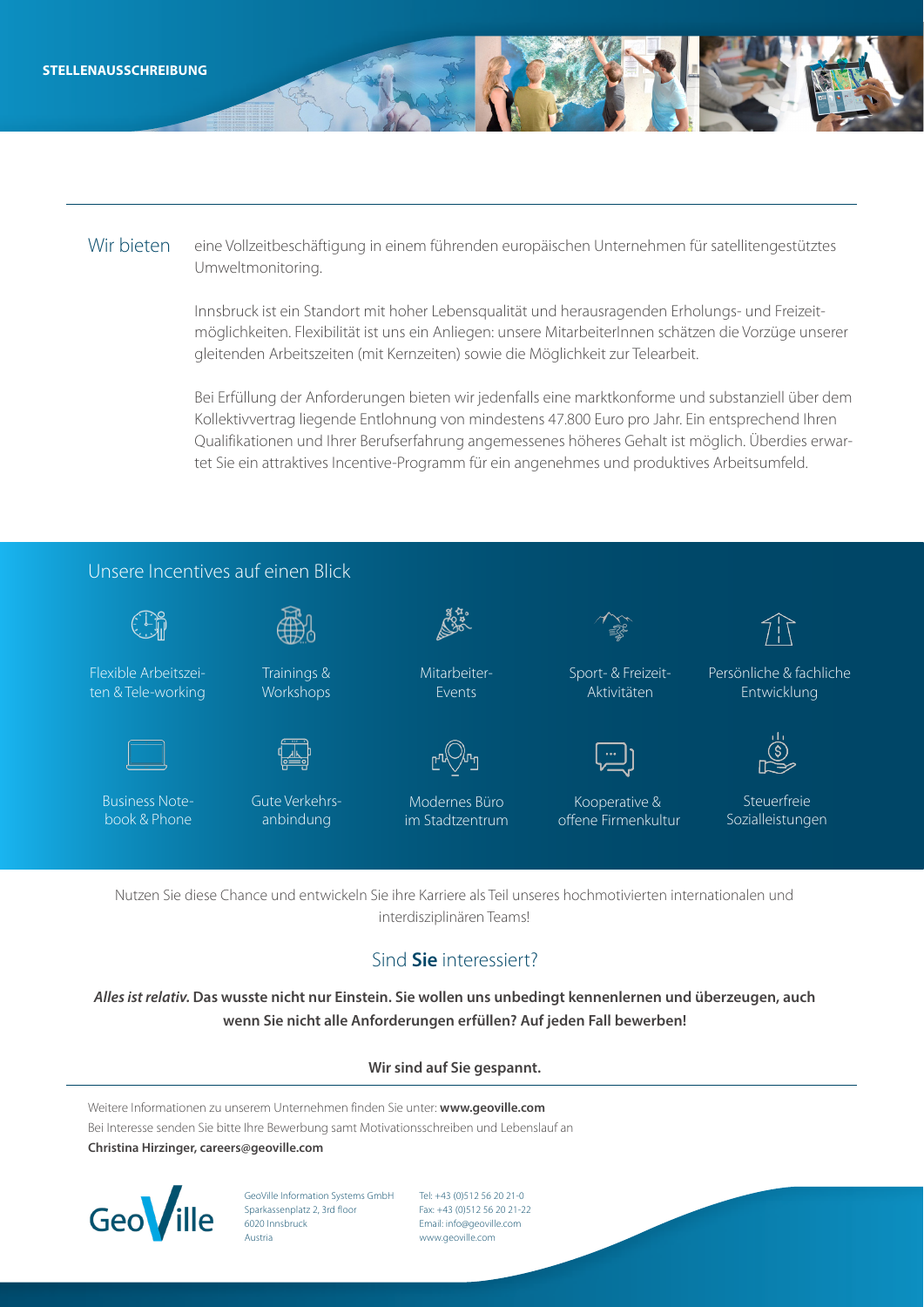**GeoVille GmbH** is a private sector enterprise and a leader in satellite based environmental monitoring. In more than 20 years of operation, GeoVille has established a broad international client base through more than 460 projects worldwide. Our vision is to 'do the spatial job' by developing for our customers geospatial data products and innovative information solutions.

In order to strengthen our team, we are looking for a motivated

## Project manager (m/f/d)

#### Location: Innsbruck / Austria, full-time

#### for **leading and implementing projects in our Copernicus Department**.

#### Your tasks as a project manager In collaboration with our technical teams and technology partners you will coordinate the development and operations of innovative Earth Observation solutions for the Copernicus environmental monitoring. Your tasks address all aspects of business-driven project management in a growing high-tech sector:

- Leadership of interdisciplinary project teams in cooperation with international partners
- Functional analysis of client needs and consultancy
- Planning, execution and controlling of project scope, budget, schedule, and risks according to established project and quality management standards
- Identification of new business opportunities and service offerings and contribution to project proposals and acquisition
- Promotion of our products and services

## Your strengths & competences

You are enthusiastic to apply innovative data analytics & IT technology to address environmental challenges such as agricultural production, sustainable development or climate change. You have a proactive mindset and the ambition that your project delivers added value and opens up new opportunities. Being a team-oriented, yet self-directive professional, you are openminded for new topics and challenges and bring a high level of motivation, self-responsibility and assertiveness.

Besides these strengths, you dispose of the following qualifications:

- University degree (MSc), preferably in the fields of natural sciences or information technology, as well as a minimum of 3 years of professional working experience
- Professional experience in project management, certification a big asset
- References in working with international institutions in the Earth Observation sector (e.g. European Environment Agency EEA) and in international programs (e.g. Copernicus) advantageous
- Strong communication skills as well as the ability to mediate stakeholder interests on an international level and considering both technical and business aspects
- Willingness to travel
- Excellent command in English



GeoVille Information Systems GmbH Sparkassenplatz 2, 3rd floor 6020 Innsbruck Austria